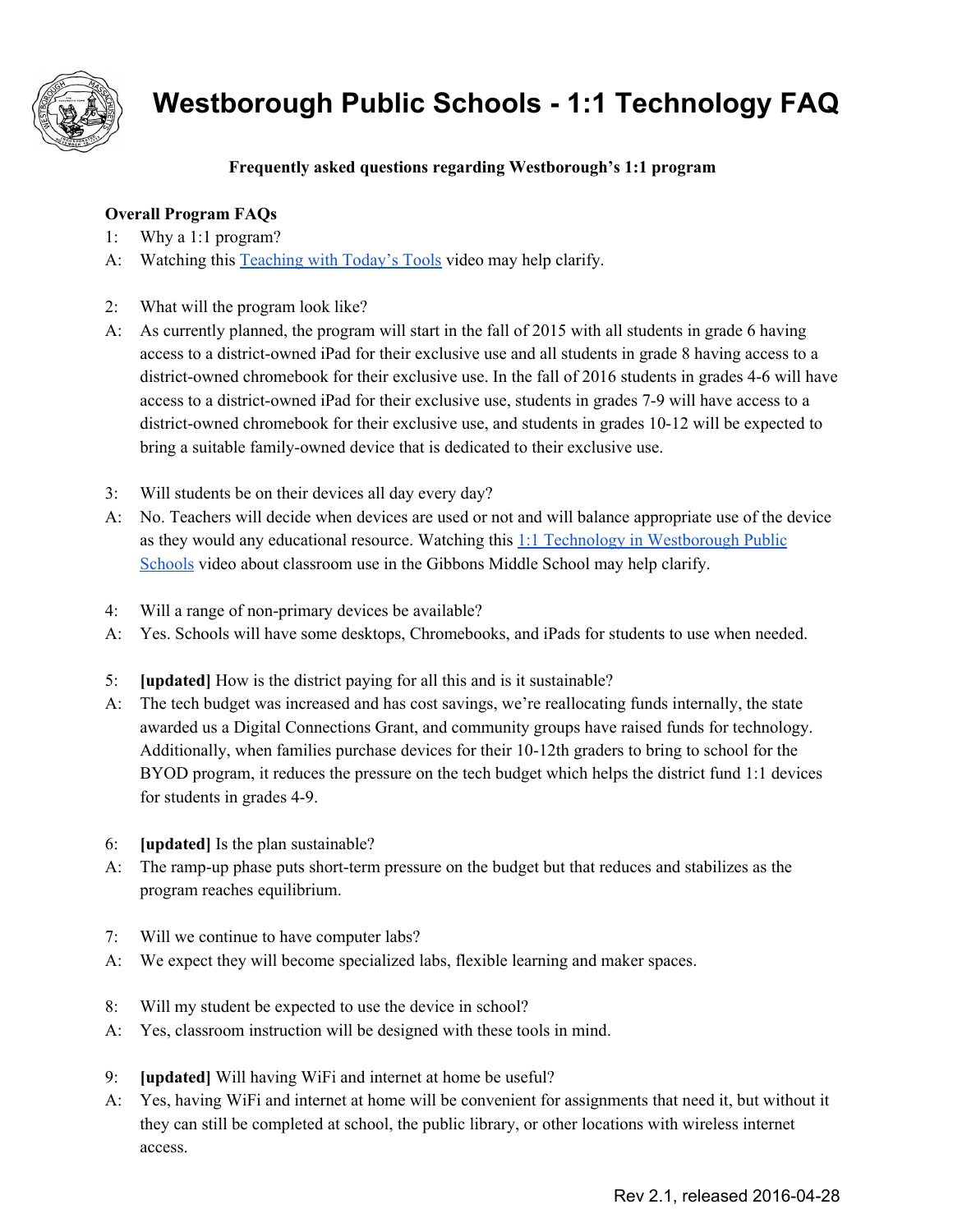- 10: **[updated]** What if a student doesn't have access to any technology or WiFi outside of school?
- A: We are working to build community capacity and information resources to allow students and families to permanently resolve their access issues. The district will be able to assist with short-term issues as they arise.
- 11: **[updated]** How will OS and software upgrades be handled?
- A: Our technology staff will direct the updating of district-owned devices as needed. Students bringing their own devices will be in charge of managing them and will have access to the Ranger Tech Squad for assistance.
- 12: **[updated]** Is the device going to distract my child from their school work?
- A: Managing distractions is a learned skill that will be returned to as part of Digital Citizenship. District-owned devices will not have games installed. In-class use of all devices will be purposeful and teacher directed. Outside of class, the same strategies families use to help students focus on their work will apply to their use of the devices.
- 13: **[updated]** Can families purchase a device from the district?
- A: While the district is not able to sell devices, we are working to make value-oriented packages available from third parties.
- 14: Will our students be working and talking together as much in school?
- A: We value relationships and so expect that our students will work and talk together as much or more than they currently do without the devices.
- 15: I worry that it is not healthy for my child to have so much screen time. Does this mean he/she will have even more at home with their device?
- A: Only if you let them. Using computers and tablets is already a common part of homework, especially for the upper grades and this is an opportunity to exchange time they spend consuming media for time spent learning and creating.
- 16: Where in school can the devices be used or not used?
- A: The faculty will clearly articulate where and when the device can be used, and where it is off-limits. Areas like the gym, locker room, bus, etc. will be "device-free" areas.
- 17: Is the Internet filtered at school?
- A: Yes, all Internet access through our network infrastructure (WiFi) is filtered.
- 18: How can I filter Internet content at home?
- A: www.OpenDNS.com is a free option for content filtering at home.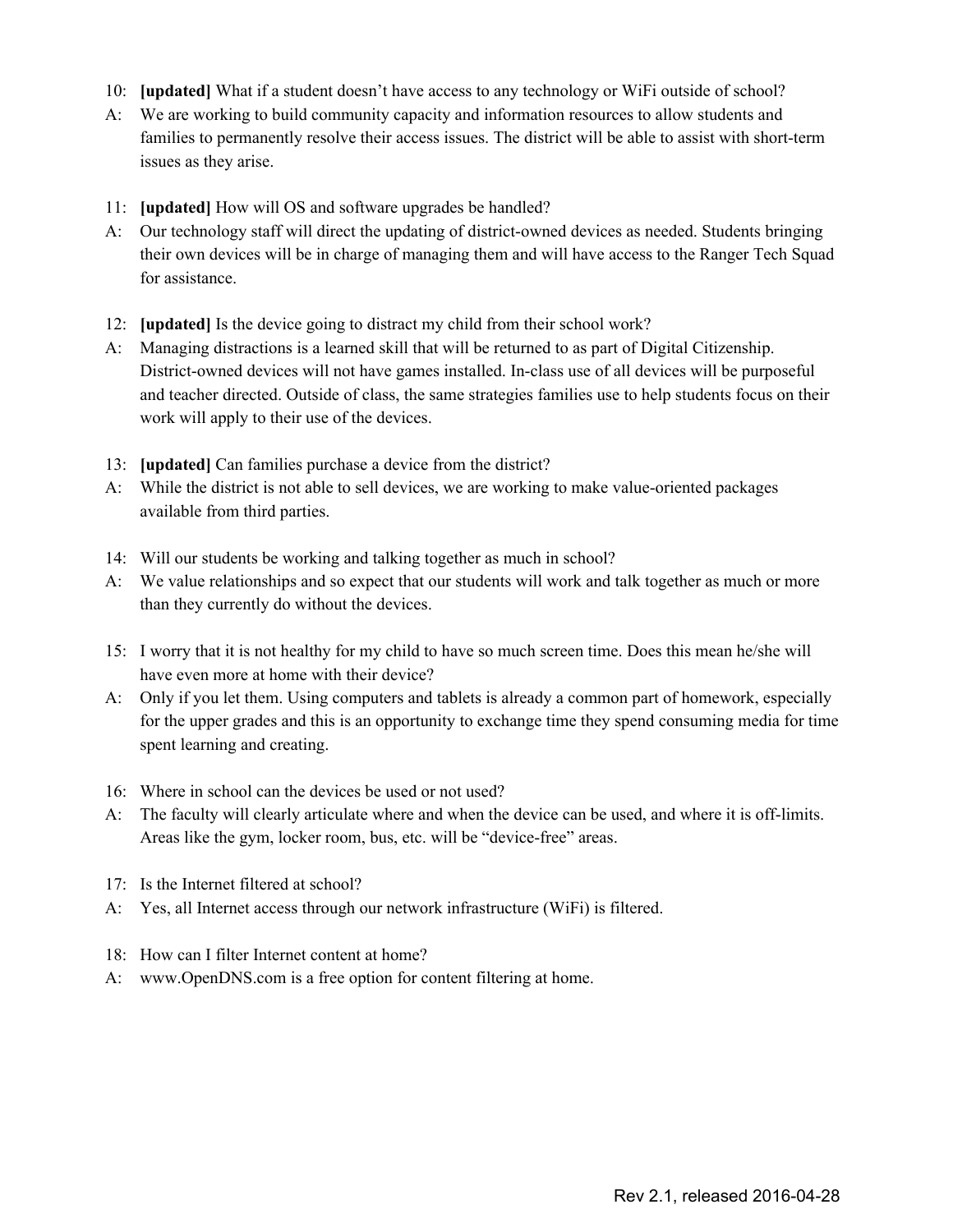#### **Grades 49**

- 19: Why iPads for grades 4 through 6?
- A: In accordance with Universal Design for Learning (UDL) principles, the iPad's strong multi-media access and creation tools allow iPads to support different ways for students to take in information and demonstrate understanding.
- 20: Why Chromebooks for grades 7-9?
- A: As students get older more of what they produce to demonstrate understanding is text-based so a device with a built-in keyboard may be a better fit. Teachers in these grades have been using Chromebooks extensively with students this year with great success.
- 21: **[updated]** Can my student in grade 4-9 bring our family-owned device to school instead of using a district device?
- A: No. Managing and configuring the device for school use requires features only available with devices purchased by the district.
- 22: Can the student or family add or install apps to the device?
- A: To keep the focus of the devices on learning the district will install the apps required by the teachers or direct the students to do so.
- 23: Will the family be liable for the device?
- A: Yes. Like all district property in the custody of a student, families will be expected to reimburse the district for repairing or replacing the device if it gets damaged or lost.
- 24: What happens if the device is broken or damaged?
- A: To help limit families' liability in the event of damage, the district has purchased a protective case and Accidental Damage Protection on all district-owned devices that go home with students.
- 25: What are the limitations of the iPad Accidental Damage Protection?
- A: If the iPad is damaged it will be exchanged for a factory refurbished one and the family will be required to reimburse the district for the \$49 service fee assessed by the vendor for the incident. The plan allows for up to 2 repair incidents over the three year life of the device.
- 26: What are the limitations of the Chromebook Accidental Damage Protection?
- A: If the chromebook is damaged it will be repaired free of charge up to a cumulative repair cost of \$199, the initial cost of the chromebook. Families will be required to reimburse the district for all repair costs after the \$199 threshold has been reached.
- 27: What happens if the device is lost or stolen?
- A: If a district iPad or Chromebook is believed stolen the police should be notified and a report filed. If an iPad or Chromebook is lost or stolen it is important to notify the school right away. The more quickly we can start tracking it down, the more likely we are to find and recover it. The district will work with the family to lock the device and activate geotracking. Families will be required to reimburse the district for a replacement unit if it is not recovered.
- 28: Can we get the device repaired ourselves?
- A: No. To preserve the district's investment in the devices they must be repaired by the district using an authorized repair agent.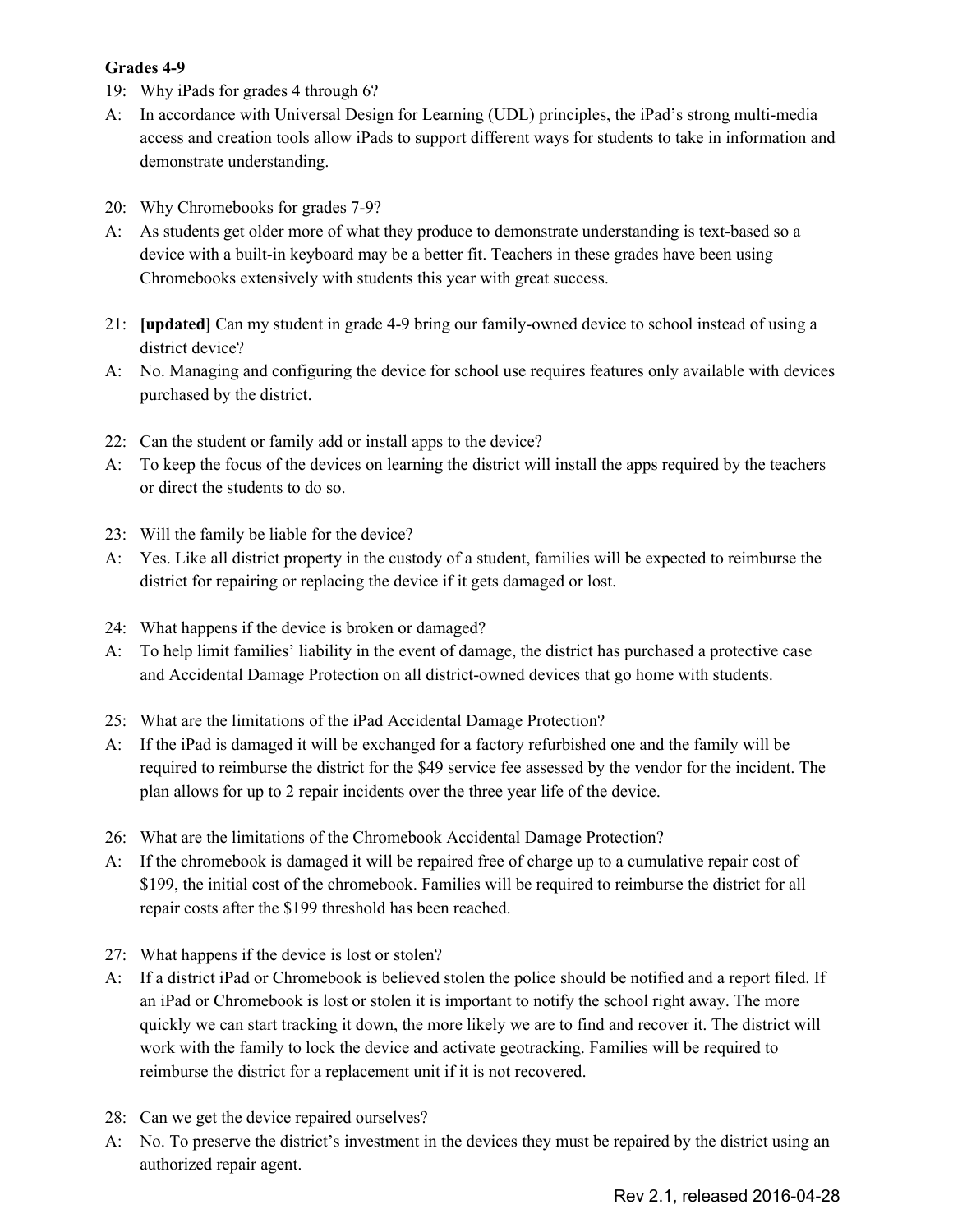- 29: What if reimbursing the district for a repair or replacement represents a financial hardship?
- A: Please contact the school if a reimbursement will pose a hardship to your family.
- 30: Will insurance be available through the district?
- A: No. Families wanting additional insurance should purchase it through a third party insurer such as Securranty, Worth Ave Group, and GoCare or contact their insurance agent about including it in their homeowners or renters insurance.
- 31: How much does insurance cost?
- A: Typically we've seen rates in the neighborhood of \$4060/year depending on deductible, length of contract, and cost of device.
- 32: **[updated]** Will I be required to purchase anything for my student in grade 49?
- A: No. The school district is supplying the device and the software/Apps. Any insurance you may want will be optional.
- 33: What security features are available? Can the device be locked or located if it is lost?
- A: iPads and Chromebooks can be tracked on the school WiFi, iPads can be locked and located through "Find my iPad", and Chromebooks can be locked and located through the device manager. All devices will have an asset tag and identifying numbers will be recorded.
- 34: **[updated]** What about the built-in camera?
- A: Video communications and still photography present both an opportunity and a challenge. Our plan is to start with the cameras shut off and turn them on when we feel the students are ready to use them purposefully and safely.
- 35: Can the camera and/or microphone be activated remotely?
- A: No. We have no remote camera or audio capabilities nor would we want to.
- 36: What will students do if their device is out for repairs?
- A: We will have loaner devices available for them to use until their device is repaired.
- 37: What will students do if they leave their device at home?
- A: Students who leave their device at home may be determined to be unprepared for class by the teacher and will have to get by as best they can without it.
- 38: When will grade 6 students start taking devices home?
- A: When we determine that they are ready, probably in the November-December timeframe.
- 39: Which version of the iPad will be distributed to students?
- A: For the academic year 20152016 students will use the iPad Air 2 w/WiFi, 16Gb and no 3G/4G cellular capabilities.
- 40: Will my student be required to take the device home?
- A: Taking the device home opens up many learning opportunities that may otherwise be unavailable. Please contact your school if you have specific concerns about your student's ability to take the device between home and school safely.